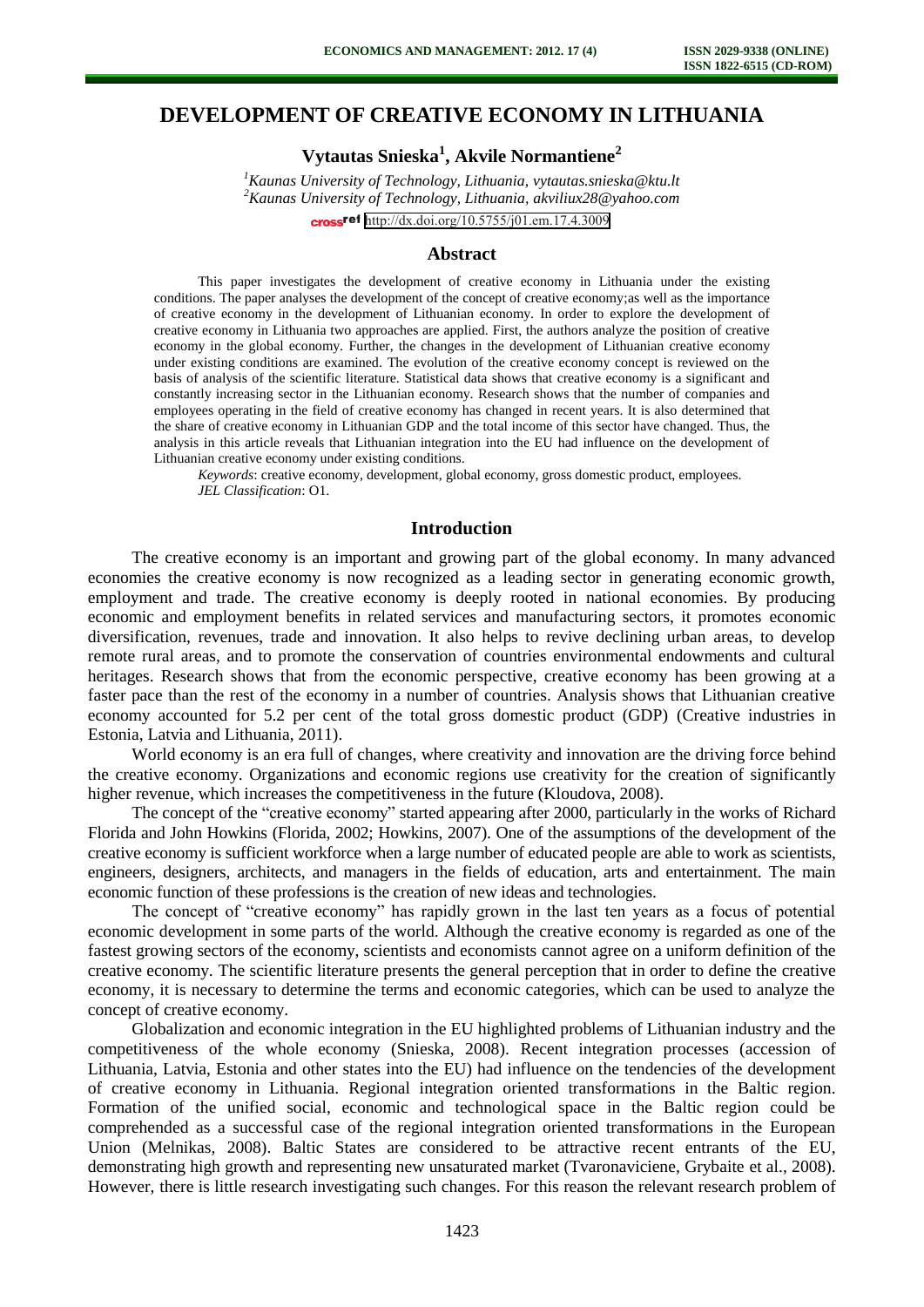this article is estimating the significance of the development of the Lithuanian creative economy under existing conditions.

**The object of this research:** Lithuanian creative economy.

**The aim of the research:** to analyze development of creative economy in Lithuania under existing conditions. Seeking to fulfil this aim, the following research tasks are to be accomplished:

- to present the development of the concept of creative economy;
- to perform the comparative analysis of the development of the Lithuanian creative economy;
- to estimate the significance of the creative economy in the development of Lithuanian economy.

**Methodology of the research:** in order to examine development of the creative economy in Lithuania two approaches are adopted. Firstly, we are analyzing the position of creative economy in the global economy. Secondly, we are examining changes in the development of Lithuanian creative economy under existing conditions.

**The methods of research are:** analysis and synthesis of the scientific literature discussing the problems of creative economy; the systemic statistical data analysis of the EU and Lithuanian creative economy.

# **Theoretical review of the concept of creative economy**

Creative economy is based on the capital of ideas rather than the physical capital; it is developed on the basis of information and communication technologies. The new content of information and technologies opens up new spaces and is flexible in lowering the costs. One of the most important qualities of the creative economy is the use of information while creating its content. Another feature is growing demand for interaction when the author of the creative product and its consumer are in constant interaction with each other. The influence of creative economy is the greatest when skills and business models are used in creating the value of institutions and managing intellectual capital. As separate processes, creativity and economy were developing for many centuries. However, in the XXI century they got a new common denominator – they became creative economy exalting intellectual property as the main feature of this new economy (Levickaite, 2011).

Every effort to examine the economic importance of creative economy begins with the definitional issue. While the concept of the creative economy received considerable attention by scientists, economists and policymakers, its use and meaning varies widely.

The notion of creative economy, pioneered in different ways by Charles Landry, John Howkins and Richars Florida, has increasingly become associated with policymaker notions of open source public space, democratized creativity, and intellectual property law that has been relativized to the cultural context emphasizing the socio-cultural conditions of creative work (Peters&Araya, 2011).

The creative economy concept was developed by John Howkins in his study on the relations between creativity and economy in 2001. John Howkins indicated that creativity is not necessarily an economic activity but may become such when it produces an idea with economic implications or a trade able product. He noted that the result of creative process is a creative product, which the author defined as economic good or service that results from creativity and has economic value. In view of John Howkins, creativity is not new and neither is economics, but what is new is the nature and extent of the relationship between them, and how they combine to create extraordinary value and wealth (Howkins, 2007). He defines the creative economy as "an economy where a person's ideas, not land or capital, are the most important input and output (not intellectual property)" (Howkins, 2007). John Howkins's account of the creative economy follows a long line of development that emerges from different literatures: the creative destruction of Schumpeter and his account of entrepreneurialism; subjective theory of value evidence in Hayek's economics of knowledge and Fritz Machlup's study of knowledge distribution in the US economy; Peter Drucker's focus on the knowledge management strategies; Gary Becker's human capital theory; Paul Romer's endogenous growth theory and others (Peters&Besley,2008). Examining creative economy Richard Florida focused on its institutions: new systems for technological creativity and entrepreneurship. He noted that the distinguishing characteristics of the members of this class mean that its members engage in work whose function is to create meaningful new forms. In his view, this class is a driver of wealth and prosperity because it accelerates economic growth in a region (Florida, 2002).

Based on the analysis of the pioneer bibliographic sources on creative economy, one can observe that they focused on creative industries and on their economic dynamics (Richard Caves, 2000, John Howkins, 2007) or on the characteristics and training of the workers of these industries (Kimberly Seltzer& Tom Bentley, 1999, Richard Florida, 2002). The myriad of conceptual interpretations does not suggest common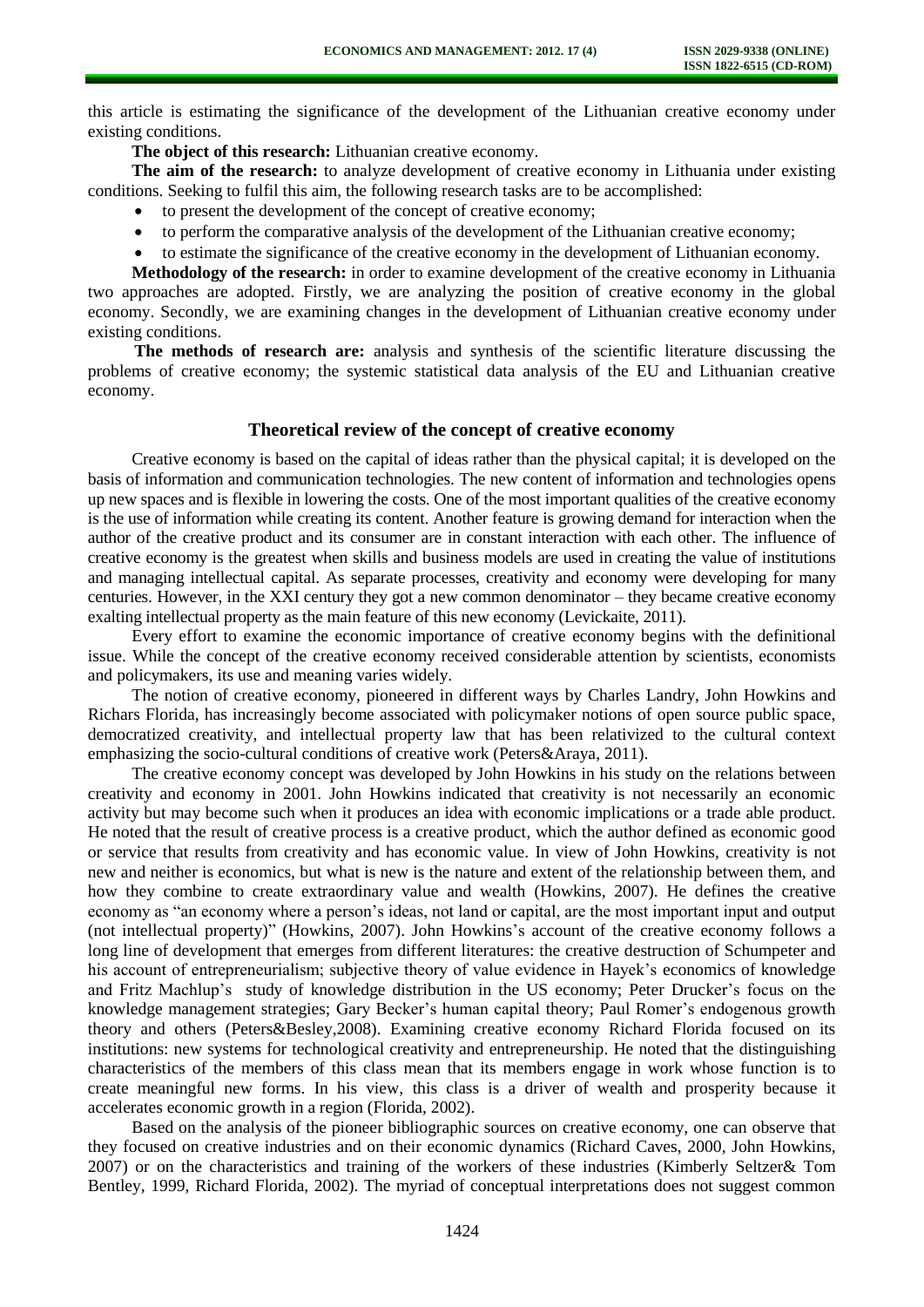ground. In the view of Richard Caves, creative industries are related to arts, culture and entertainment in general. However, for John Howkins, the watershed for the creative economy would be the potential to generate intellectual property rights, expanding its scope from copyrights to industrial designs, registered trademarks, and patents.

Although creative economy is wide-spread, there are numerous discussions in scientific literature regarding the approach to the creative economy concept. David Throsby brought culture back into debates on creative industries, by referring to cultural products and services that involve creativity in their production as encompassing a certain level of intellectual property (Throsby, 2001). However, John Hartley integrates the sectoral vision into a broader approach of the economy, creating a definition that brings together culture and technologies (Hartley, 2005). Edna Duisenberg noted that the concept of creative economy evolved into a holistic and multidisciplinary approach, dealing with the interface between economy, culture and technology, concentrated on the predominance of products and services bearing creative content, cultural value, and market objectives (Duisenberg, 2011).

The scientific literature presents a general perception that the creative economy seems to borrow merging traits from other concepts, giving them a unique touch. According to John Knell and Kate Oakley, the creative economy uses the emphasis from the knowledge economy on the trinomial technology, skilled work force, and the generation of intellectual property rights (Knell&Oakley, 2007). In the view of Edna Duisenberg, the creative economy proposes the estimation of authentic value from the economics of culture (Duisenberg, 2011). This approach is based on the fact that creative economy encompasses sectors and processes that have creativity, especially culture, as an input to create goods and services that carry symbolic and economic value locally, and distribute them globally. Ana Carla Fonseca Reis noted that technology sectors, such as software, can be included in the creative economy, because they are essential in sustaining the dynamics of business processes. In addition to supporting cultural contents, the creative economy enables the creation of new models of production and distribution of these contents (Fonseca Reis, 2008).

As application of the creative economy concept has become more widespread, it has become more and more crucial to exactly define what is meant by the term "creative economy". Therefore, it is important to define *what* to measure, and not *how* to do it: to find adequate characteristics of the creative economy for each country or region, to identify their competitive advantages, their uniqueness, their cultural processes and dynamics, the value-networks created, and the potential added value of the intangibility of their products and services (Fonseca Reis, 2008). The term creative economy now refers to the growing role of creative industries and creative people in our economy and society. In analysts opinion, it is becoming a crucial emerging concept for every country because the creative economy will secure their competitiveness in the global future (Cunningham, 2008).

UNCTAD presents four key objectives in its work on creative industries and creative economy:

- to reconcile national cultural objectives with technological and international trade policies;
- to analyse and deal with the asymmetries inhibiting the growth of creative industries in developing countries;
- to reinforce the so-called "creative nexus" between investment, technology, entrepreneurship and trade;
- to identify innovative policy responses for enhancing the creative economy for development gains (Creative economy report, 2010).

In the UNCTAD Creative Economy Report 2010 the definition of creative economy is presented. The document indicates that the creative economy:

- is an evolving concept based on creative assets potentially generating economic growth and development;
- can foster income generation, job creation and export earnings while promoting social inclusion, cultural diversity and human development;
- embraces economic, cultural and social aspects interacting with technology, intellectual property and tourism objectives;
- is a set of knowledge-based economic activities with development dimension and cross-cutting linkages at macro and micro levels to overall economy;
- is a feasible development option calling for innovative, multidisciplinary policy responses and interministerial action;
- at the heart of the creative economy are the creative industries (Creative economy report, 2010).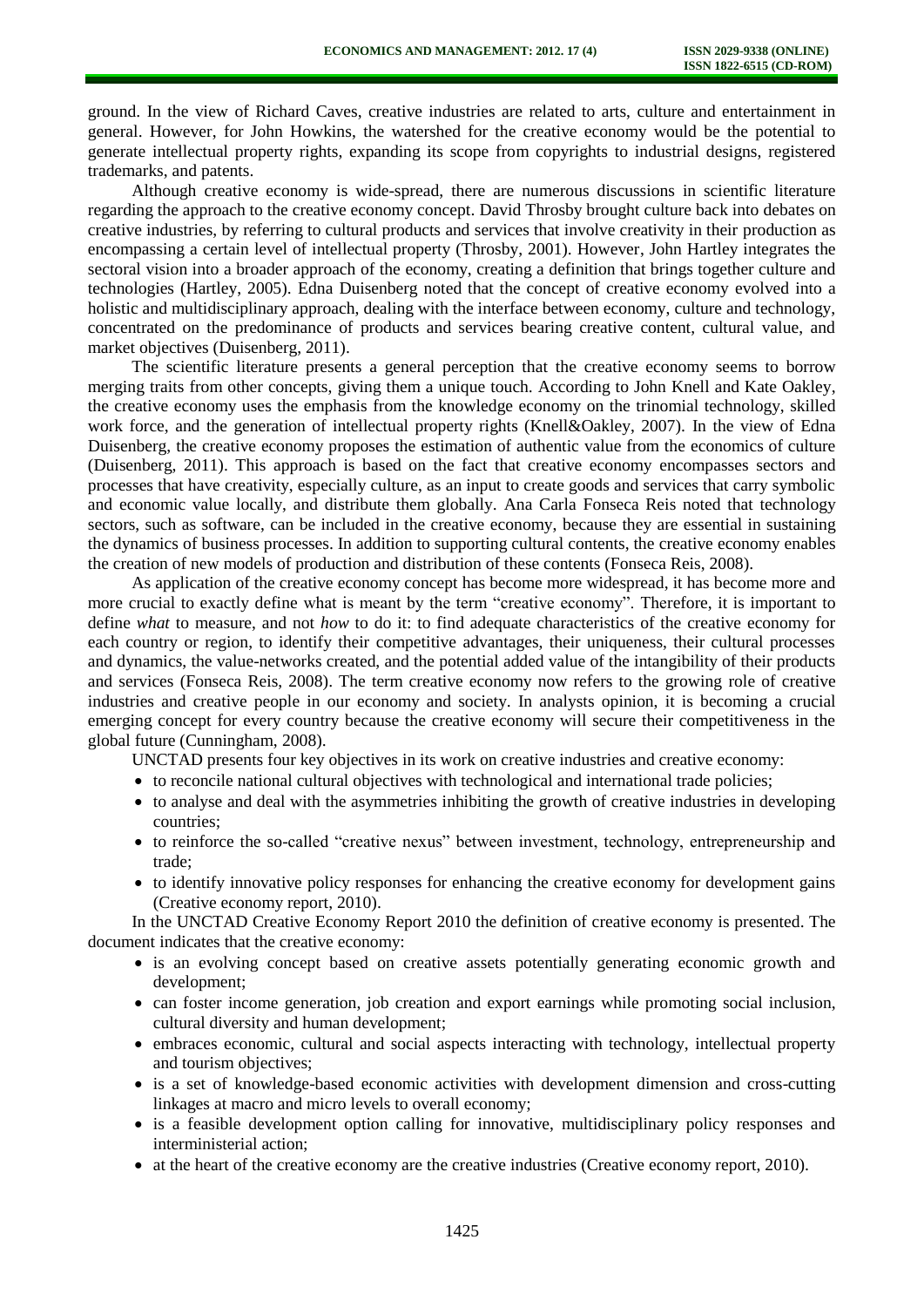Douglas DeNatale and Gregory H.Wassall have presented the new definition of creative economy. They noted that research of creative economy are based on two models, when one emphasizes the production of cultural goods and services – however defined – as a valuable contributor to society; and the other notes the role of intellectual innovation as an economic driver of particular value during periods of societal transition (DeNatale &Wassall, 2007).

The analysis of scientific literature makes it possible to highlight four approaches to the creative economy:

- 1) creative industries, seen as a set of specific economic sectors, whose selection varies depending on the region or country , according to their potential economic impact on the generation of wealth, jobs, on the collection of taxes, and earnings from exports. Whereas the comparative advantage of each country differs, the list of creative industries is differentiated. Scientists of individual countries determine the different lists of creative industries considering to the situation in the country (Howkins, 2007; Caves, 2000; Kovacs, 2010; UNCTAD Creative Economy Report, 2010, etc.);
- 2) creative economy, which encompasses, in addition to creative industries, the impact of their goods and services on other economic sectors and processes, and the connections that are established among them, thus incorporating itself into profound social, organizational, political, educational, and economic changes (Hartley, 2005; etc.). Therefore, the creative industries are not only economically valuable per se, but they also catalyze and add intangible values to other types of process organization, economic relations and dynamics of different sectors. Within the creative economy, industry and services increasingly blend. Cultural and information industries are increasingly claiming new areas of production and distribution;
- 3) cities and creative spaces, in turn seen from the distinct perspectives of involve these aspects:
	- fighting to that of inequalities and violence, and of attracting talents and investments to revitalize degraded areas (Florida, 2002; Landry, 2006);
	- promoting creative clusters;
	- transforming cities into world creative hubs, often times articulated with the tourism policy and the attraction of creative workers (Kovacs, 2010);
	- restructuring the urban social and economic set, based on local specifics (Fonseca Reis, 2008).
- 4) creative economy as a development strategy which is divided to two complementary approaches. The first is based on the recognition of creativity, therefore, the recognition of human capital, to foster the integration of social, cultural, and economic objectives. Cultural diversity and cultures in general were seen as obstacles to development rather than be seen as nourishment to creativity and a source of solutions to social and economic obstacles (Kovacs, 2010, Duisenberg, 2011).The second approach focuses on how economic changes and especially new technologies alter the links between culture and the economy, opening range of opportunities based on creative undertakings. It relies on individual creativity; therefore it allows the establishment of small business, and offers low entry barriers. Subsequently, creative economy would promote the generation of revenue and employment. In the view of Ana Carla Fonseca Reis, the main problem of development of creative economy strategy is to find a model of creative economy that combines the country's growth with the reward of creative producers that is commensurate with the use of their talents (Fonseca Reis, 2008).

Based on scientific literature we can see that the concept of the creative economy has evolved in several directions in the last decade. Firstly, the term originated as a way to draw attention to the role of creativity in the current economic life, indicating that the economic and cultural development are interconnected effects of sustainable development process. On the order hand, scientists' attention is drawn to the rich cultural resources that exist in all countries and the importance of creative capital, as it allows individual countries to create jobs and ensure economic growth and participation in the global economy. Thirdly, the creative economy promotes social integration, cultural diversity and social human development.

In order to understand the significance of the creative economy in the development of Lithuanian economy it is necessary to perform comparative analysis of the main economic and statistical indicators of the creative industries development.

# **Comparative analysis of the development of Lithuanian creative economy**

In many advanced economies, the creative economy is now recognized as a leading sector in generating economic growth, employment and trade. Analysis shows that the creative industries in the EU accounted for 3.0 per cent of total employment and 3.3 per cent of gross domestic product (GDP) in 2008 (European Competitiveness Report, 2010).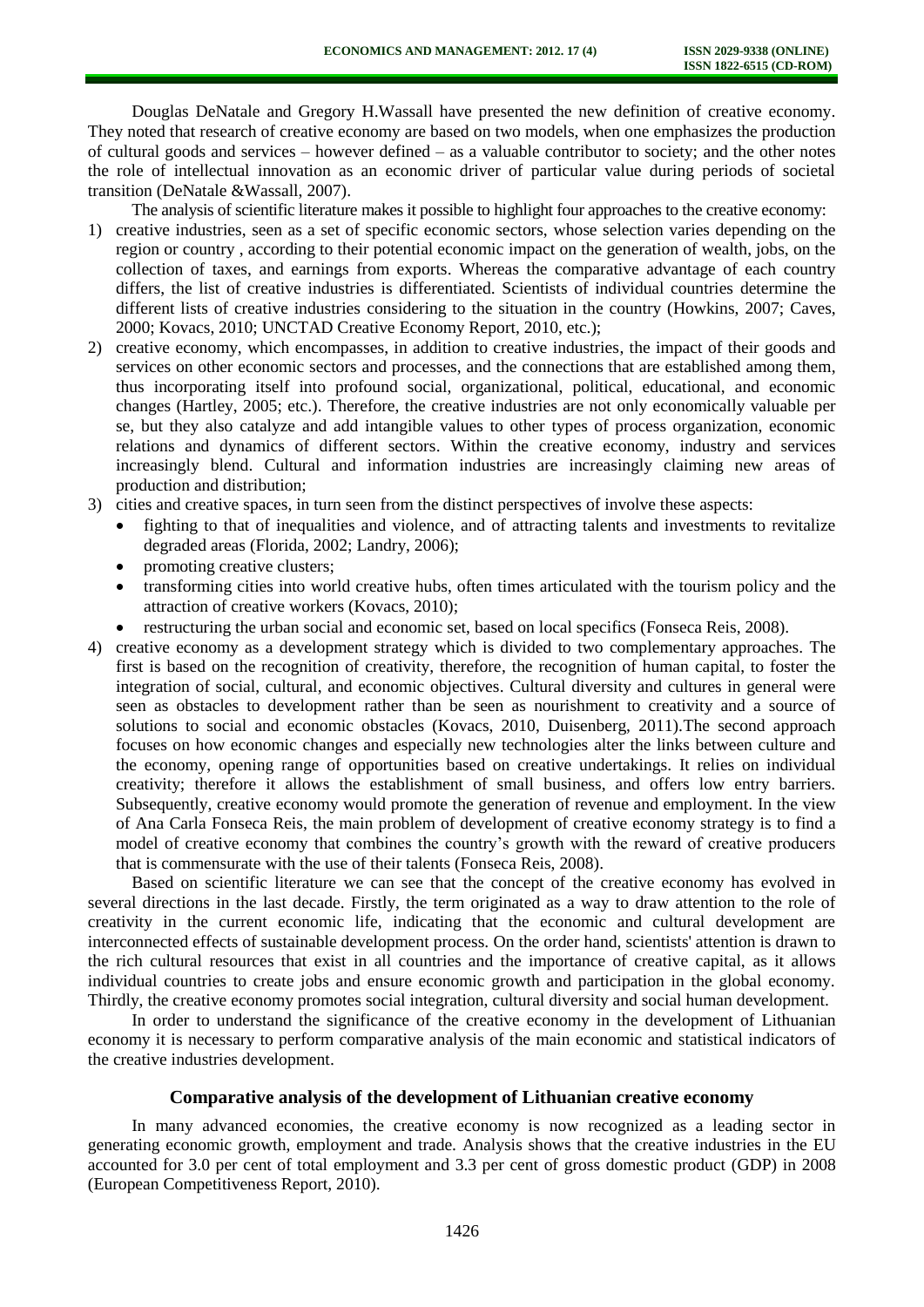In order to fulfil comparative analysis of the development of Lithuanian creative industries we examined some EU countries with the biggest share of creative industries in total employment and GDP (Table 1).

| <b>Country</b> | The share of creative industries<br>in national GDP, % |      | The share of employees of creative<br>industries in total employment, % |      |  |
|----------------|--------------------------------------------------------|------|-------------------------------------------------------------------------|------|--|
|                | Year                                                   |      | Year                                                                    |      |  |
|                | 2003                                                   | 2009 | 2003                                                                    | 2009 |  |
| Germany        | 2.3                                                    | 2.5  | 3.0                                                                     | 3.3  |  |
| Spain          | 2.3                                                    | 6.7  | 2.1                                                                     | 2.6  |  |
| Italy          | 2.3                                                    | 9.0  | 2.0                                                                     | 2.5  |  |
| United Kingdom | 5.8                                                    | 6.2  | 3.1                                                                     | 4.3  |  |
| France         | 2.8                                                    | 4.2  | 2.0                                                                     | 2.1  |  |
| Denmark        | 3.1                                                    | 5.3  | 2.8                                                                     | 12.0 |  |
| Finland        | 2.6                                                    | 3.1  | 2.3                                                                     | 3.2  |  |
| The EU average | 2.3                                                    | 2.6  | 2.4                                                                     | 2.7  |  |

**Table 1.** Contribution of creative sector to the national economies of some EU member states

*Source:* Author's calculation, Creative Economy Report, 2010, European Competitiveness Report, 2010.

As we can see from the Table 1, the share of creative industries in GDP in the period 2003-2009 increased. Between 2003 and 2009, employment in the creative economy grew too. The reason of the difference in the size of the employment share of creative industries between analyzed countries lies in their disparate structure: United Kingdom and Denmark have larger share of audiovisual and computer software sector activities. Analysis shows that advertising is most sensitive to variations in the business cycle and the biggest share of employees is concentrated in this sector of creative industries (European Competitiveness Report, 2010). Researches show that various factors have contributed to the rise of the creative economy sector in analyzed countries. Key drivers of the development of the creative economy in the EU include innovation, information and communication technologies, talent, and skills. Other factors include wealth, leisure time and disposable household income, macroeconomic performance, and the initial level of the creative industry in the economy. Macroeconomic growth also explains the rapid increase in the overall share of the creative industries. Therefore, the EU countries with growth rates experienced higher than average increase in their employment share of creative industries (Table 1).

The creative economy sector is significant for Lithuanian economy. Data of Table 2 show creative economy sector's contribution to employment, and its economic role in producing value added and revenues.

| <b>Indicators</b>                                  | Year   |        |        |        |        |  |  |
|----------------------------------------------------|--------|--------|--------|--------|--------|--|--|
|                                                    | 2005   | 2006   | 2007   | 2008   | 2009   |  |  |
| Number of enterprises in creative industries (CI)  | 5412   | 5693   | 6149   | 6655   | 6456   |  |  |
| The annual growth rate of enterprises in CI, %     |        | 5.2    | 8.0    | 8.2    | $-3.0$ |  |  |
| The share of CI in the total number of enterprises | 7.5    | 7.8    | 8.0    | 8.4    | 7.1    |  |  |
| Number of employees in CI                          | 58149  | 59605  | 61297  | 63241  | 62293  |  |  |
| The annual growth rate of employees in CI, %       |        | 2.5    | 2.8    | 3.2    | $-1.5$ |  |  |
| Total income of CI, million LTL                    | 3492.2 | 4337.3 | 5420.8 | 6787.3 | 6504.7 |  |  |
| The annual growth rate of total income in CI, %    |        | 24.2   | 24.9   | 25.2   | $-4.2$ |  |  |
| The share of CI in national GDP, %                 | 4.8    | 5.2    | 5.2    | 5.5    | 5.0    |  |  |

**Table 2.** Contribution of creative sector to Lithuanian economy in 2005-2009

*Source:* Author's calculation, Lithuanian creative and cultural industries, 2008; Main Indicators of Small, medium and Large Enterprises 2009, 2011; Structural Business Statistics Survey Indicators 2009, 2011.

The data presented in Table 2 show that the contribution of creative industries enterprises in Lithuanian GDP grew from 4.8 per cent in 2005 to 5.0 per cent in 2009. The growth of enterprises in the creative economy sector was 19.2 per cent in 2005-2009 and the number of employees in the sector grew 7.1 per cent, which shows that this sector plays a significant role in Lithuanian economy.

The global economic crisis has had serious implications for the creative economy sector. As we can see from the Table 2 the growth of enterprises, employees and total income in 2009 decreased compared with 2008. There were various reasons why creative industries have been affected more severely than other sectors of Lithuanian economy. Firstly, falling consumer spending is expected to have a large impact on those industries that sell a large portion of their output to final demand (arts and entertainment; audiovisual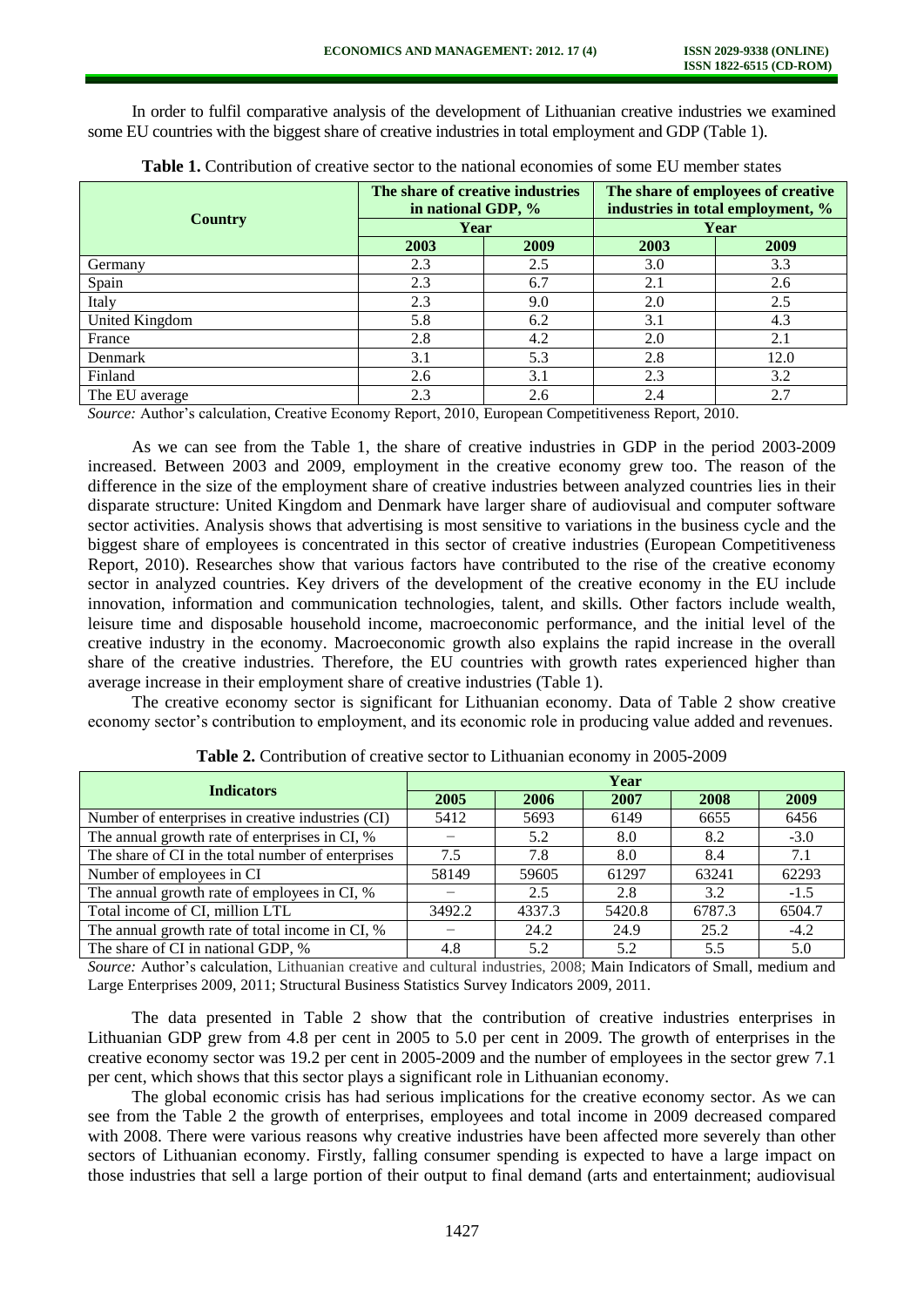sector). Secondly, creative industries were affected indirectly as a result of intensive supply-chain linkages to other sectors. This concerned creative industries that have a large number of business-to-business transactions with industries that are badly affected by recession.

Analysis shows that one of the main ways of development of the Lithuanian creative economy is to apply the Lithuanian National Programme for Cultural and Creative industries. There is a plan to use the EU structural funds to implement this programme and its aims to specifically support synergy via system of arts, education, cultural infrastructure and creative business. The second way of the development of Lithuanian creative economy is establishment of arts incubator network using the EU structural funds (Creative industries policy in Lithuania, 2011). These support measures will help to develop creative economy sector.

#### **Conclusions**

- 1. The globalization and integration processes are having a major impact on the development of the creative economy. Today in many advanced economies the creative economy is recognized as a leading sector in generating economic growth, employment and trade. The researches show that from the economic perspective, the creative economy has been growing in many countries at a faster pace than the rest of the economy.
- 2. In order to understand the role of the creative economy, the development of the concept of creative economy was analysed. Researches show that the concept of creative economy has rapidly grown in the last ten years and it has developed globally in different ways in Europe, Asia, Australia, New Zealand and North America.
- 3. Researches have employed a number of definitions of the creative economy. The most usable definition of the creative economy was presented in the work of UNCTAD. UNCTAD indicated that the creative economy is an evolving concept based on creative assets potentially generating economic growth and development; it can foster income generation, job creation and export earnings while promoting social inclusion, cultural diversity and human development; it embraces economic, cultural and social aspects interacting with technology, intellectual property and tourism objectives; it is a set of knowledge-based economic activities with development dimension and cross-cutting linkages at macro and micro levels to overall economy; it is a feasible development option calling for innovative, multidisciplinary policy responses and interministerial action; at the heart of the creative economy are the creative industries.
- 4. Researches show that that it is possible to highlight four approaches to the creative economy: creative industries, seen as a set of specific economic sectors; creative economy, which encompasses, in addition to creative industries, the impact of their goods and services on other economic sectors and processes; cities and creative spaces, in turn seen from the distinct perspectives; creative economy as development strategy.
- 5. Analysis of scientific literature shows that the concept of creative economy in the last decade has evolved in several directions. First, the term originated as a way to draw attention to the role of creativity in the current economic life, indicating that the economic and cultural development have interconnected effects of sustainable development process. Secondly, scientist's attention is drawn to the rich cultural resources that exist in all countries and the importance of creative capital, as it allows individual countries to create jobs and ensure economic growth and participation in the global economy. Thirdly, the creative economy promotes social integration, cultural diversity and social human development.
- 6. For comparative analysis of development of Lithuanian creative economy we examined some EU countries with the biggest share of creative industries in total employment and GDP. Analysis shows that growth tendency of the share of creative industries in total employment and GDP for the period 2003- 2009 is common to the United Kingdom, Denmark, Italy and other countries. At the same time, the share of creative industries in GDP is biggest in Italy, Spain, United Kingdom and Denmark. However, the share of employees of creative industries is biggest in Denmark, the United Kingdom and Germany. Researches show that the reason for the difference in the size of the employment share of creative industries between analyzed countries lies in their disparate structure.
- 7. It was revealed that the creative economy sector is significant for Lithuanian economy. Analysis shows that the growth tendencies of employment, enterprises, total income was typical for creative industries in 2005-2009.
- 8. It was determined that the global economic crisis had serious implications for the creative economy sector. The growth of enterprises, employees and total income in 2009 decreased compared to 2008. There were various reasons why creative industries have been affected more severely than other sectors of Lithuanian economy. Firstly, falling consumer spending is expected to have an important impact on